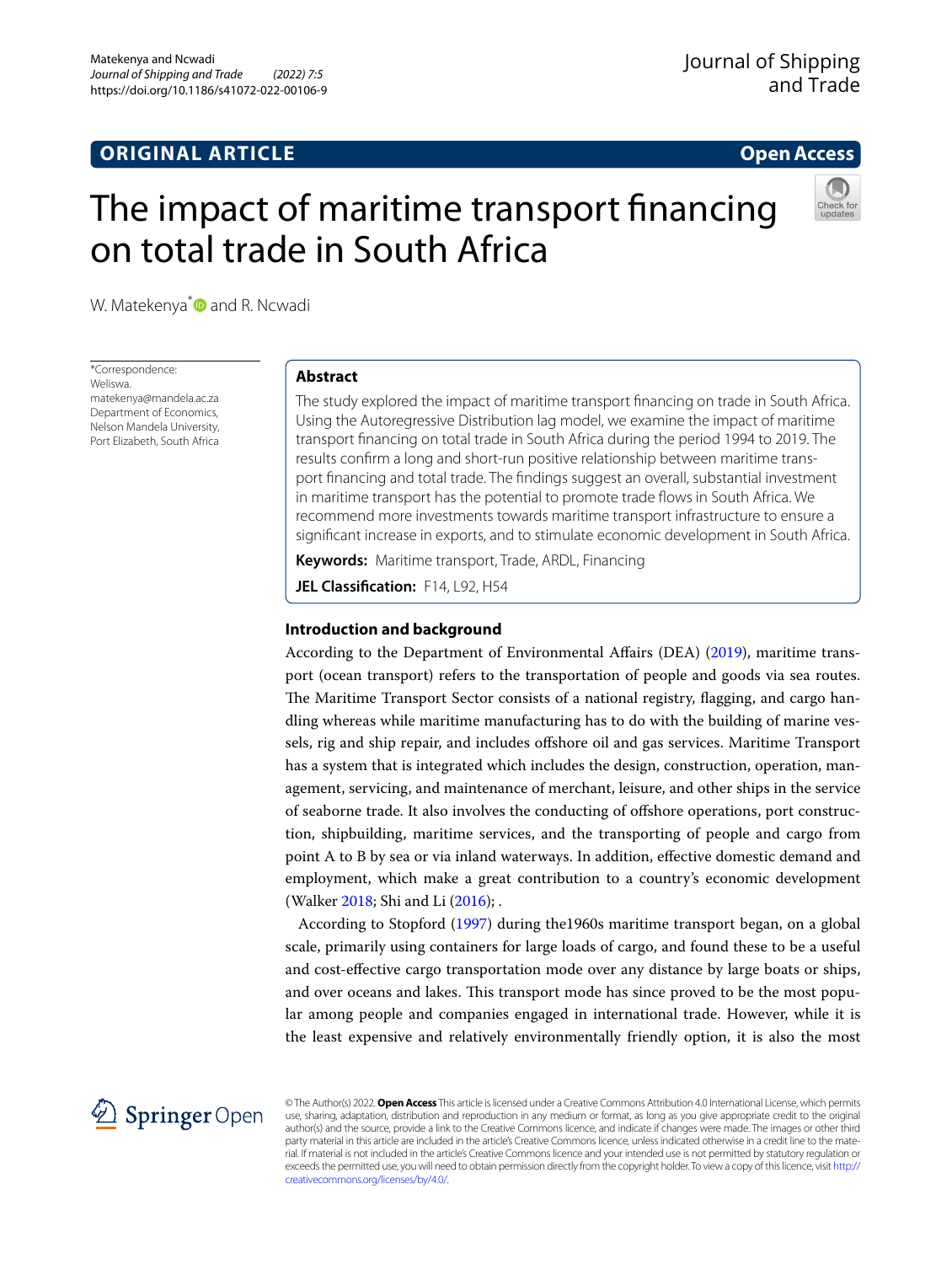time-consuming one. Its benefts also include transportation of large volumes of goods with low costs and the most used in modern societies.

According to the United Nations Conference on Trade and Development (UNCTAD) of 2019, maritime transport remains the backbone of global trade and manufacturing supply chains. UNCTAD ([2019](#page-16-3)) reports that more than a quarter of world trade volume is done via ocean transport. Further, maritime transport handles 80 percent of trade by volume with approximately 70 percent of its value (UNCTAD [2019\)](#page-16-3). According to the NCTAD report 2019, this trade has been linking global economics and has acted as a critical enabler of trade, an engine of growth, and a driver of social development (UNC-TAD [2019\)](#page-16-3). According to Rodrigue [\(2020](#page-16-4)) over centuries, maritime transport has played a major role in trade. Apart from representing a co-dependence between trade, shipping services, and the supply chain, it has generated measurable social and economic gains. Further, it also plays a vital role in bringing together maritime transport providers and users, and all the parties in the international supply chain to work together for the beneft and proftability of a trade.

Maritime transport is not only faced with rapid growth in demand and pressure from transport services, but also technical challenges which include outdated infrastructure which results in congestion and causes delays. Further, this includes a lack of investment for upgrading and maintaining ports infrastructure [Department of Environmental Afairs (DEA [2019](#page-15-0))]. In addition according to Operation Phakisa ([2015](#page-16-5)), marine transport and manufacturing in South Africa are challenged by outdated, insufficient, and expensive infrastructure, lack of skills, limited support for market growth from public procurement, and limited support for a national ship registry or fagging of South Africa ship which hinders growth in the industry. These challenges in the maritime sector have increased a need to be addressed because the sector is crucial in the economic development of South Africa. Traditionally, the public sector plays a key role in fnancing maritime transport infrastructure, however, public sector investment is not enough to cater to the growing fnance gap in maritime transport. To ensure consistent growth demand and ensure proper services delivery mobilizing public and private is necessary which also includes FDI, development aid to participate in a partnership.

South Africa is a primary goods export-oriented economy. The total cost of importing foreign-produced products and delivering their agricultural produce, minerals, and other industrial outputs to foreign markets is impacted signifcantly by the transportation element. Transport is a signifcant trade input cost due to our distant location from the markets that we serve. There is therefore the need to strive for national transport cost efficiencies to remain globally competitive as a country. Although this validates South Africa as a maritime trading nation, it is, however, not yet a signifcant ship owning or ship operating nation. It is currently a consumer of international maritime transport and hence this component represents a signifcant expense item for South Africa's international trading system. Tis creates an economic imbalance, which if not addressed, will continue to facilitate the loss of much-needed revenue, economic opportunities, and related jobs for South Africa and the South African Maritime Transport Sector. The ability of South Africa to carry its import and export trade has suffered a negative growth since the 1980s. South Africa does not have a national shipping carrier. This sector has the potential to offer significant employment opportunities for thousands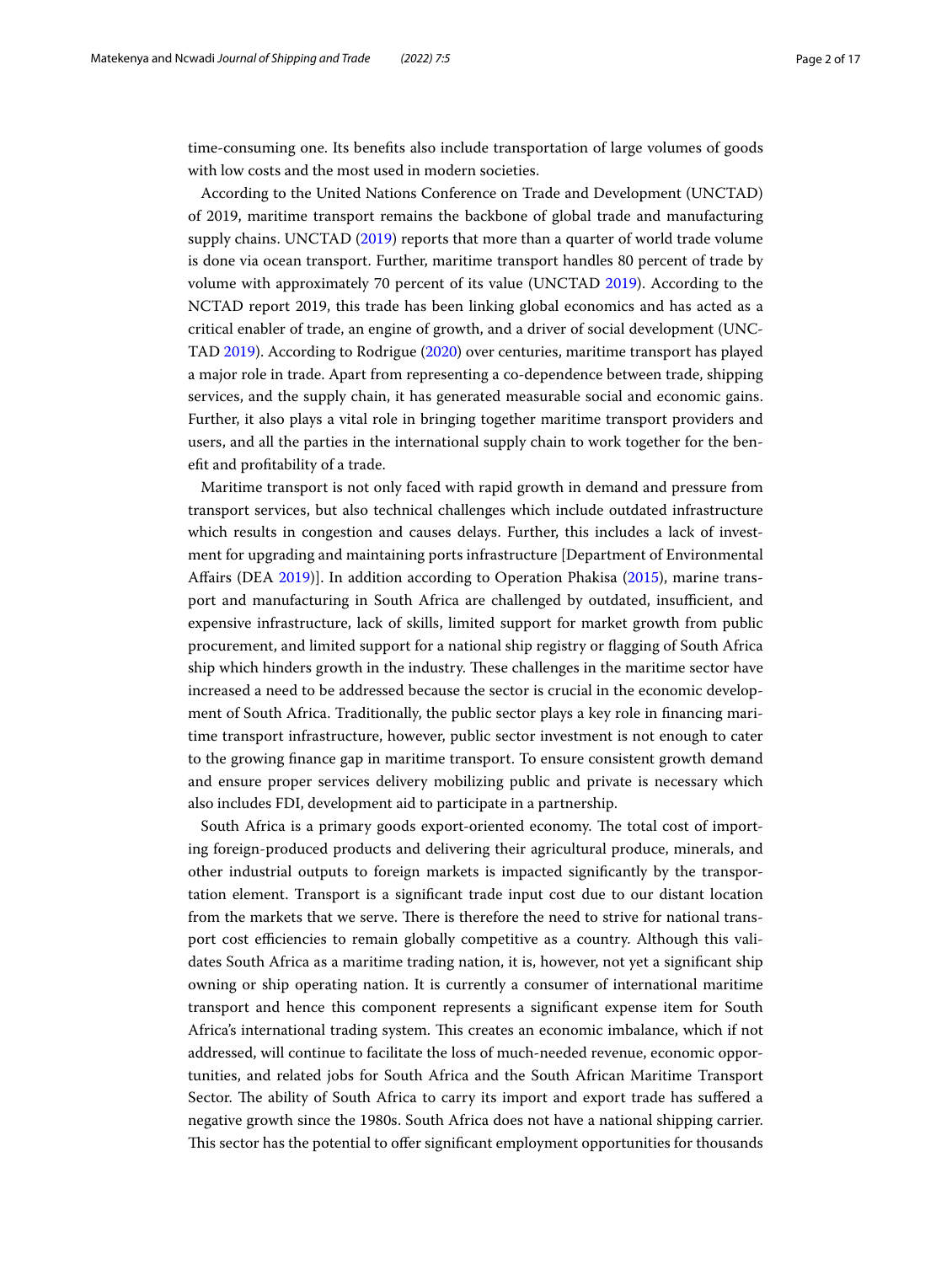of South Africans across the diverse expertise required in the various disciplines of the sector that include marine manufacturing and related services, seafaring, maritime law, research, marine engineering, etc.

Currently, the Maritime Transport Sector in South Africa has the potential to become a high-impact sector and one which could ofer a substantial contribution to addressing developmental challenges in South Africa and fulflling the goals of the National Development Plan (NDP). Despite its importance to the country's economic development, the Maritime Transport Sector in South Africa is still in the process of developing the necessary instruments and infrastructure to expand and to come to play an essential role in South Africa's economic development. Tis specifc development goal, the revival of the Maritime Transport Sector, and the improvement of its contribution to the growth and radical transformation of the South African economy. Therefore, the development of the sector which includes reviving and promoting it should be highlighted to the broader agenda of contributing towards the global competitiveness of the country as a maritime leading nation (DEA [2019](#page-15-0)).

To date in South Africa, the government has played a key role in fnancing maritime transport infrastructure. However, public-sector investment is not enough to cater to the growing fnancial shortfall in the maritime transport sector, due partly to its decline, as mentioned above. To ensure consistent growth demand and proper service delivery of maritime transport, the mobilization of both the public and private sectors is necessary. Tis includes the participation of foreign direct investment (FDI) and development in partnership.

A review of the existing literature has shown other studies to have investigated the impact of port infrastructure and trade or economic growth (Ismail and Mahyideen [2015](#page-15-1); Kazutomo and Wilson [2019](#page-16-6); Jouili and Allouche [2016](#page-16-7); Igberi and Ogunniyi [2013](#page-15-2)) and whilst other literature focus on the impact of investing on port infrastructure and international trade and economic growth and few studies that focused on marine transport and international trade. There is limited literature on marine transport in the South Africa context and more especial that focusing on investing in maritime transport. Therefore, this study examines the impact of maritime transport financing on total trade in South Africa using the autoregressive distributed lag (ARDL) model. In this instance, this study flls a gap in the existing literature in the sense that a large number of studies in this area used models of analysis such as structural equation modeling (SEM), Generalised Method of Moments (GMM), and pooled mean group (PMG) estimator. None of these studies have attempted the use of ARDL.

The paper is organized into six sections: the first section is introduction and background, followed by an overview of marine transport fnancing and trade in South Africa, literature review which includes theoretical and empirical review, outlines the methodology, indicating the variables used in the analysis, and describing the econometric model, analysis and discussion of results and the last part is conclusion and recommendations.

### **Overview of total trade and maritime transport fnancing in South Africa**

According to Funke et al. ([2016\)](#page-15-3), South Africa's coastline is about 3924 km of and a total sea-land exceeds the total ears of the country's land size. Approximately, 30 percent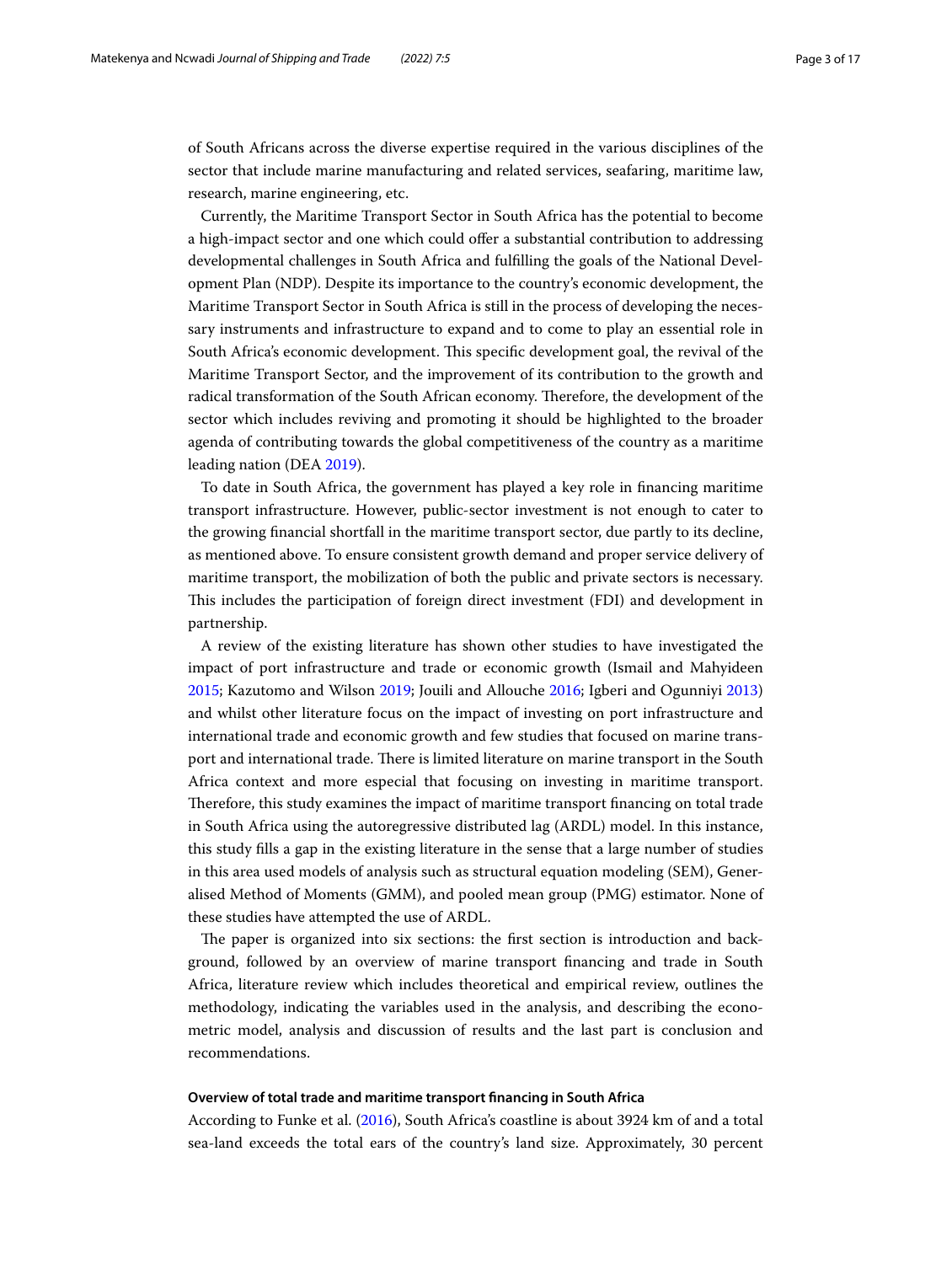of the population in South Africa lives around the coast. The position of the country is around on a major shipping route and has eight commercial ports and 44 non-commercial harbours. South Africa's trade to GDP ratio for 2019 was 59.20 percent, while imports and exports at the time were approximately 60 percent of South African Goss Domestic Product (GDP) (UNCTAD [2019](#page-16-3)). This is an indication of the extent to which the South African economy is dependent on trade. South Africa is not close to its trading partners or markets, however, it concentrated on a major sea trading route that connects American and Asian markets. The maritime interest of South Africa originates from its geo-economic structure and trade (Ntuli [2017\)](#page-16-8). It is for these reasons that, as has already been mentioned, the maritime transport sector has the potential to contribute signifcantly to economic development.

The ninth Sustainable Development Goal (SDG target 9) highlights the critical trends in maritime transport infrastructure and services that underpin trade, supply chain linkages, and economic integration. According to DEA ([2019\)](#page-15-0), investing in maritime transport is the critical vein feeding the blood circulation system of South African economic development. Most of South Africa's trade is characterized by seaborne and moves within a system of commercial ports of the country. As has been mentioned, in South Africa, seaborne trade is estimated to account for between 80 and 90 percent of the economy South African maritime transport owes its evolution to the development of international trade and the ever-growing exchange of goods between countries (Shi and Li [2017\)](#page-16-9).

In 1994 the total trade rate was approximately 40 percent, and the trade policy regime that was adopted at that time by the democratic government began the transformation of the South African economy. Tis resulted in a dramatic expansion of trade to expand over the period 1994 to 2001, from 40 to 59 percent (Edwards and Schoer [2002\)](#page-15-4). According to World Trade Organisation ([2019](#page-16-10)) during 2019 South African exported USD 90 Billion while importing USD 107 Billion of goods and it shows an increase in the volume of exports and imports. Further, its export services are valued at USD 14.3 billion and while imports services are valued at 15.3 USD billion. Therefore, the country has a recorded trade surplus valued at USD1.7 billion.

The Maritime Transport Sector is one of the key economic sectors instrumental in the future unlocking of the country's ocean economy to promote growth in the economy (Ntuli [2017\)](#page-16-8). As has been mentioned, it is one of the means of achieving the objectives outlined in the 2011–2030 National Development Plan (NDP) and the New Growth Path (NGP). According to Morapedi and Makhhari [\(2017\)](#page-16-11)) have highlighted that the National Transport Master Plan (NTMP), has strategies to deal with challenges that afect infrastructure on maritime transport to meet 2030 targets goals.

Operation Phakisa's frst focus area relates to the maritime development of the South African economy. Operation Phakisa is the governmental programme that was incepted in July 2014 to fast-tracking National Development Plan (NDP) 2030 vision and to address constraints in public service delivery. Operation Phakisa identifed the maritime sector as one of the other priorities for the Ocean economy (Operation Phakisa [2015](#page-16-5)). According to Veitch ([2017](#page-16-12)) improving maritime transport sector infrastructure will continue to approximately contribute R56.5 billion to South African economic growth. The maritime initiative under Operation Phakisa was planned to take South Africa to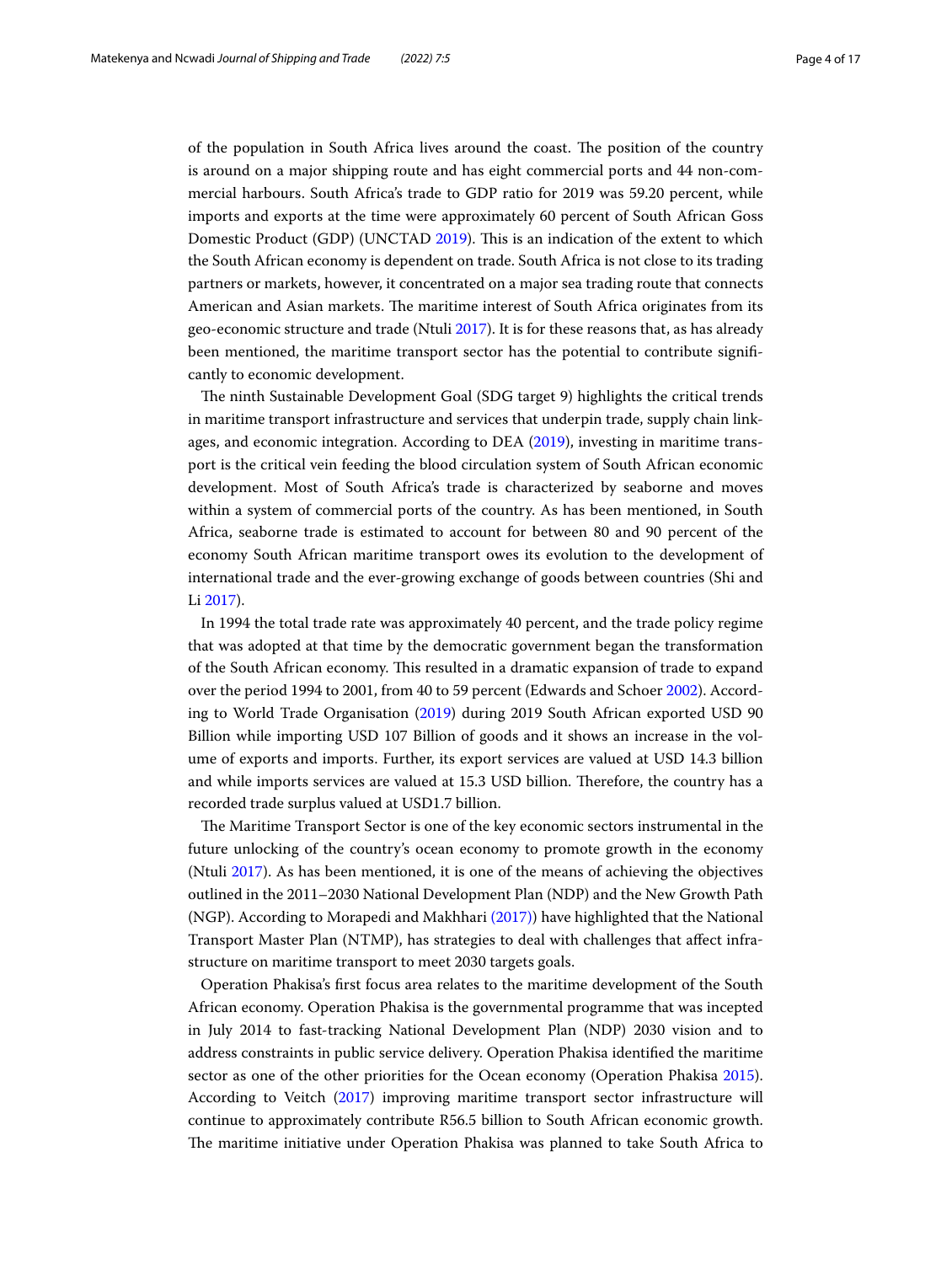5% growth by 2019 (DEA [2019\)](#page-15-0). In order to examine the relationship between maritime transport fnancing and total trade, a graphical presentation was presented in Fig. [1](#page-4-0). Figure [1](#page-4-0) shows trends between the two variables of interest.

Figure [1](#page-4-0) shows the annual trends of both total trades as a percentage of GDP and percentage change of government expenditure on maritime transport and manufacturing from 1994 to 2019. In the late 1990s, both graphs depict an upward trend which shows there is a positive relationship between the total trade and government expenditure on maritime transport and manufacturing. During the period of 1997/98 to 2003/04, government expenditure for marine transport has increased by 6.6 percent (National treasury [1999\)](#page-16-13). While trade policy regime was adopted transformed the economy by increasing total trade signifcantly from 1994 to 2001 from 40 to 59 percent (Edwards and Schoer [2002\)](#page-15-4).

During early 2000 to 2006 government expenditure did not increase much, however, total trade was still performing very well which show an upper trend from early 2000 to 2004 and there was slight drop but started to pick up again up until the global fnancial crisis in 2008. The global financial crisis affected both and the trends were declining. During the period of 2008/09 to 2011/12 expenditure in this programme declined from R74.3 million to R67.1 million respectively (National treasury [2011](#page-16-14)). However, during the period of 2008, the global fnancial crisis which hit 2008 to 2009 decreased the total trade by 24 percent (International Monetary Fund [2016\)](#page-15-5). Although, in 2010 South Africa's total trade witnessed a recovery trend whereby there was a growth of 17 percent in 2010 (Taku Fundira [2011](#page-16-15)).

In 2019, South Africa approximately exported a total of \$10 billion, which made South Africa be number 36 exporter in the world. Tis was the growth from \$103 billion in 2014 to \$109 billion in 2019. While the imports decreased from \$106 billion in 2014 to \$88.5 billion in 2019 (World Trade Organisation [2019](#page-16-10)). During the period of 2016/17 to 2018/19, the departmental budget will increase with approximately R56.3 billion to

<span id="page-4-0"></span>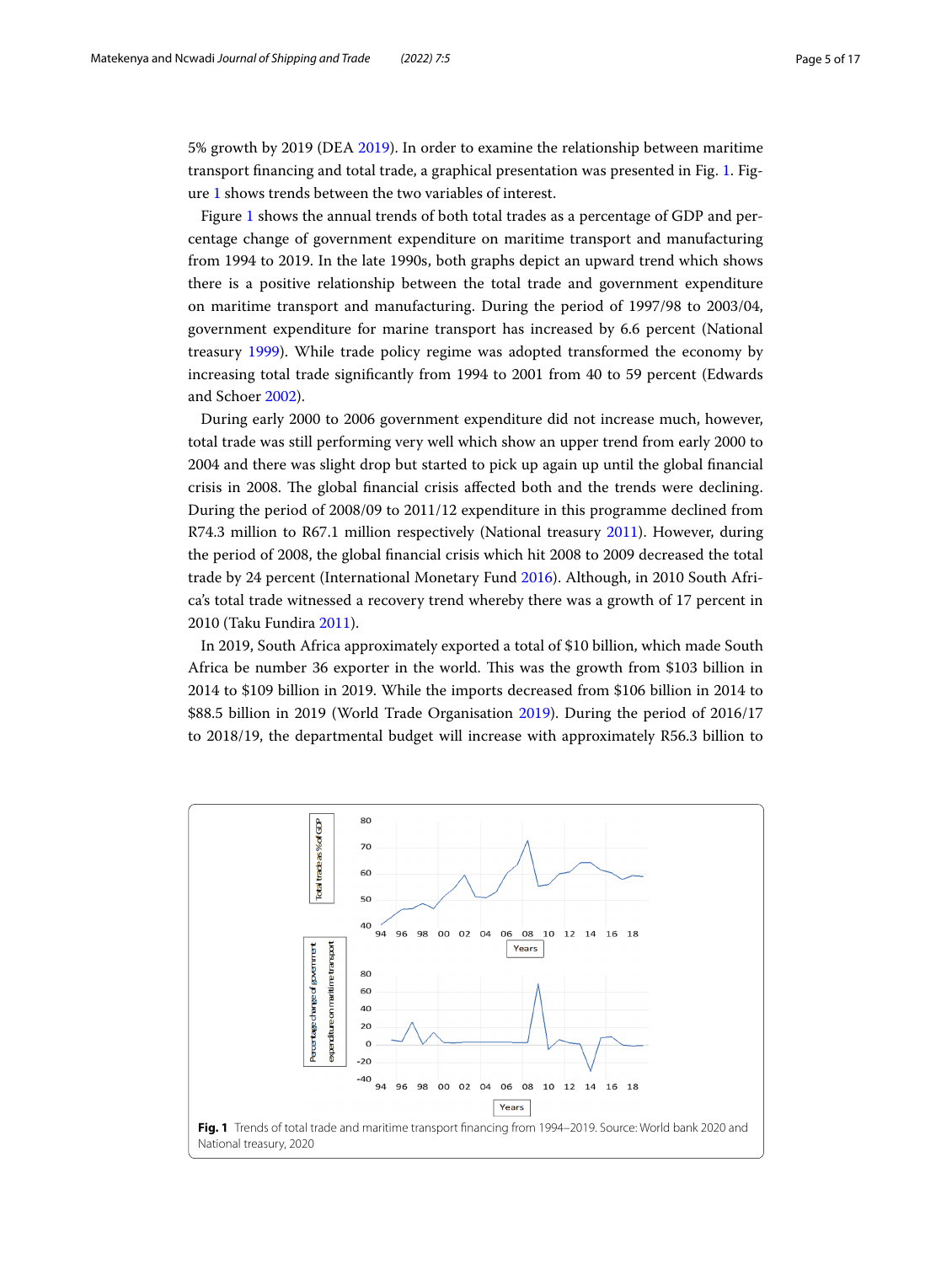R68.6 billion respectively and this includes R15.9 million to support the operations of maritime transports, R19 million for strengthening the regulatory capacity of ports regulator (National Treasury [2017\)](#page-16-16).

## **Literature review**

This section presents a review of the available literature on the relationship between marine transport financing and total trade. The section is divided into two subsections, the theoretical framework literature, and the empirical literature. The theoretical literature is drawn from theories on the relationship of investment on infrastructure on the total.

#### **Theoretical literature review**

The Neoclassical economic framework explains the impact of investment on seaport infrastructure (Lakshmanan [2011](#page-16-17)). Where the theory assumes that investment is an exogenous factor that plays a vital role in seaport infrastructure quality by improving it. Therefore, better seaport infrastructure improves logistics performance in the international trade of the country, and which will expand markets worldwide by providing opportunities both local and international or globally.

According to Limao and Venable [\(2001\)](#page-16-18), Nordas and Piermartini [\(2004\)](#page-16-19) and [Clark](#page-15-6)  [et al \(2004a,](#page-15-6) [b](#page-15-7)) have shown increasing evidence of investment in seaport infrastructure quality on international trade. Where the literature has suggested that investing in seaport infrastructure plays an important role in reducing trade costs. Trade cost includes transport cost, tarifs, and cost of days and uncertainties of shipment deliveries (Nordas and Piemartini [2004](#page-16-19)). Therefore, the seaport investment reduces all the trade cost and increase trade. According to Yeaple and Golub [\(2002](#page-16-10)) investing in seaport infrastructure also explain the absolute and comparative advantage of countries on the efect of total factor productivities. Therefore, specialization in international trade does not only depend on factor endowments but—increasingly on the quality of public infrastructure provision.

Bougheas et al. ([1997\)](#page-15-8) developed a gravity model that explains the infuence of transport cost on the relationship of quality infrastructure on trade. In addition, transport costs are assumed to be barriers to trade, which discourage trade activities. Therefore, investment in infrastructure reduces those trade barriers. Investing in Infrastructure has a positive influence on trade volume, and it reduces the transport cost. The model estimate that trade fows are infuenced by economic size and distance between units. Further, Engen and Hubbard [\(2004\)](#page-15-9) explains the impact of transport costs on trade. Where he treated transportation under the category of services that need to be consumed for international trade to take place. These transport costs could be financed in a variety of ways including government expenditure on infrastructure.

Therefore, this gain in international trade will also improve opportunities in terms of production expansion and labour supply and demand. The benefits of investing in seaport infrastructure are not limited to travel-time saving (Banister and Berechman [2001](#page-15-10)). Lakshmanan ([2011\)](#page-16-17) showed that improved freight services lead to growing trade, followed by improved labor supply and technical diffusion. The quality of the infrastructure and the services it provides seem to be as important as a determinant of a country's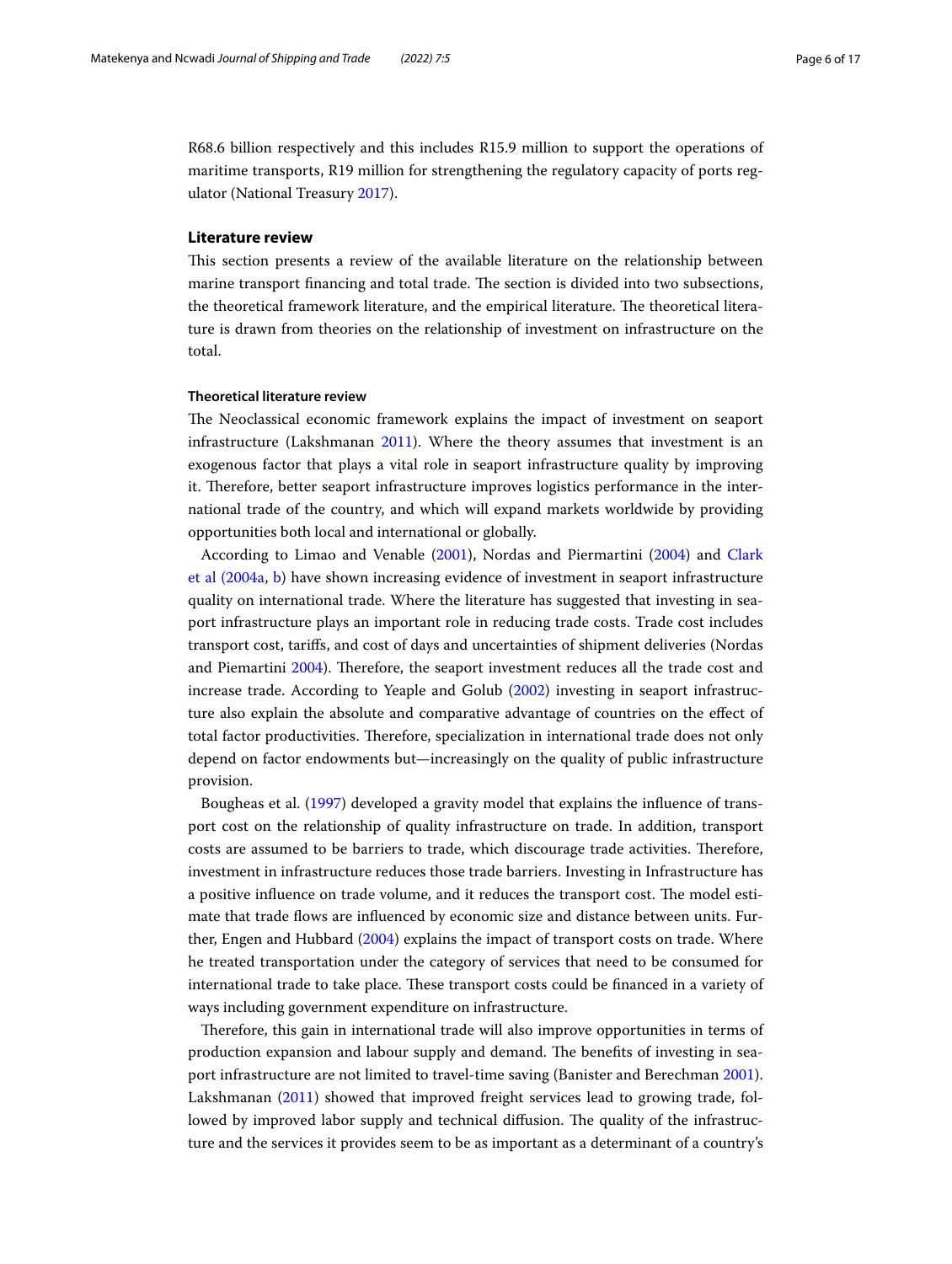ability to trade with the rest of the world, one that should be included when analysing the impact of infrastructure investment. Further, the public sector has made an intensive investment into seaports infrastructure which includes improving ports and developing new ports. In the modern days, ports play an important role on only in cargo handling but also in the provision of better logistics services in order to meet the increasing demand and global supply chain (Hausman et al. [2013](#page-15-11)).

The broad literature that uses the gravity approach to the study of international bilateral trade shows that geographical distance, and therefore transport cost, is negatively related to trade. Similarly, Limao and Venable ([2001](#page-16-18)) highlighted that the increase in transport costs affects trade flows negatively. Therefore, poor infrastructure reflects the existence of increased transport costs.

Further, investments in seaport infrastructure create a better business environment and improve transport efficiency, which facilitates export growth (Portugal-Perez and Wilson [2012\)](#page-16-20). Yeo et al. [\(2008\)](#page-16-21) found that quality of port service, logistics costs, regional connectivity, hinterland condition, and port accessibility, contribute signifcantly to a port's competitiveness. Gordon et al. [\(2005](#page-15-12)) added that a combination of port facilities, including sufficient investment, supportive government policies, excellence in operation, and information technology, can help a port attain sustainable competitiveness, which will produce higher seaborne trade compared to the less competitive ports.

According to the New trade theory, which was developed by Falvey ([1976\)](#page-15-13) highlighted an increase in trade fow or factor mobility has caused a raising level of interdependence among countries. This is where the transport cost factor plays an important role in integrating the countries. Therefore, poor infrastructure also acts as a barrier to trade flow and the quality and efectiveness of it has a positive relationship with economic activities. It is already mentioned that investing in infrastructure has a positive infuence on trade because it reduces transport or shipping cost. Tis theory highlights the importance of transport cost infuencing the cross-country trade and movement of factors of production.

#### **Empirical literature review**

According to Loon ([2009\)](#page-16-22) the realization by governments, economists, and policymakers that maritime transportation plays and has a potential role to play in the economic development of any nation and has resulted in the industry gaining a lot of attention. In addition, is essential to the functioning not only of modern society and social systems, but particularly of the global economy, and interdependence. Maritime transport is an important component of the transportation system, and it accounts for a large part of world trade. Given the great importance of marine infrastructure that has been discussed in the literature in the past decade many papers have been published more especial on the port's infrastructure investment around the globe. However, South Africa contributes very little to that literature.

The majority of the literature review highlights discussion around the impact's ports and logistics performance on international trade and economic growth, emphasizing the importance of investing in port infrastructure for economic growth and international trade. For instance, Jiang [\(2010\)](#page-16-23) explores the investment in seaport and economic development in China and Korea. The results show that there is a positive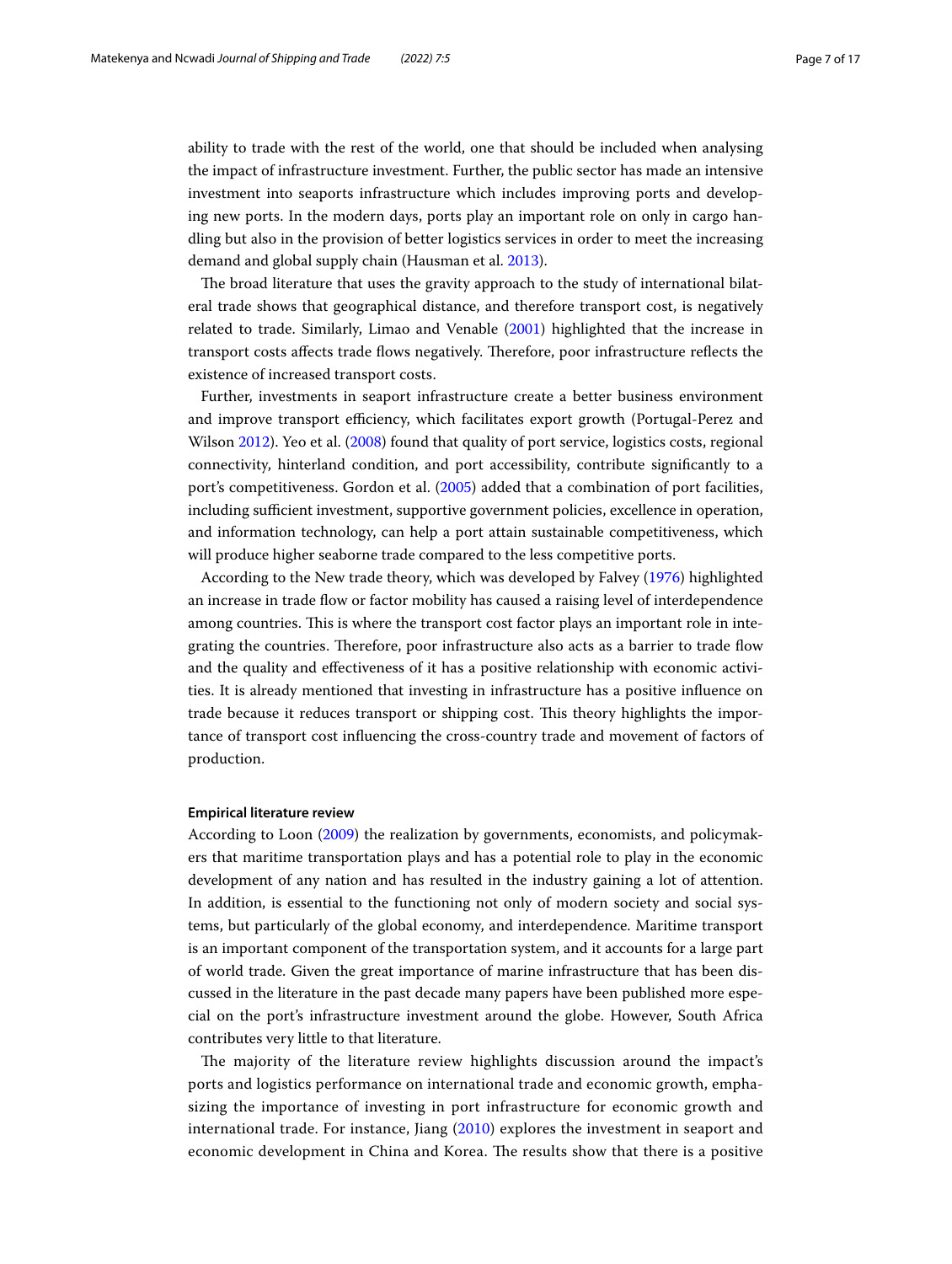relationship between seaport investment on economic growth. These results are also supported by Song and Geenhuizen ([2014](#page-16-2)) who found a positive relationship on regional growth. Therefore, seaport cargo throughput has a significant impact on the host country's economic growth. Similarly, Hargono et al. ([2013\)](#page-15-14) found a positive relationship between seaports exports and imports and economic growth.

Deng et al. ([2013](#page-15-15)) explored the relationship between ports and the regional economy in major cities in China. The study employed SEM to estimate the results. The results of the study show that port activities have a positive relationship with the regional economy while port demand and supply did not have a signifcant relationship with the regional economy. These results suggest that a port city wishing to accelerate the development of the regional economy needs to take account of the acceleration of the total volume of imports and exports. Similarly, a study by Bottasso et al ([2014](#page-15-16)) who also fnd the existence of the positive relationship of seaport activity on regional GDP confrms the opportunity for further investment in the port's infrastructure development.

Ismail and Mahyideen [\(2015](#page-15-1)) examined the relationship of the quality of port infrastructure on trade flows in some Asian countries. Their results showed a measurable increase in trade fows from improvements to transport infrastructure in these countries. Similar results were obtained from the study by Helble ([2014](#page-15-17)) who found transport infrastructure quality has positively afected trade fows and is statistically signifcant. Such studies indicate infrastructure to be vital to the economic development of a country, being key to achieving low trade costs, thus increasing the trade value and volume for a country. According to World Economic Forum [\(2015](#page-16-9)), highlighted that quality infrastructure not only reduces the distance between regions but also integrates national markets and connects them at low costs to other economies.

Park and Seo ([2016](#page-16-24)) assessed the impact of seaports on the regional economy using panel data on panel data covering all the regions of Korea over the period 2000 to 2013. The results show that cargo ports without sufficient throughput hinder regional economic growth while cargo ports with sufficient throughput contribute to economic growth. Therefore, port activities positively affect regional economic growth, while port investment indirectly leads to economic growth. It implies that the port investment positively afects both cargo and container throughput. In turn, those throughputs may contribute to the regional economy. Similarly, Han et al. ([2019](#page-15-18)) also found that port efficiency has a great influence on economic regions of Beijing Tianjin Hebei (BTH) region from 1996 to 2015, and therefore investment in port efficiency plays a major role in the economic development of that region.

Munim and Schramm [\(2018\)](#page-16-25) analysed the impact of port infrastructure quality and logistics performance from 91 countries on seaborne trade. An SEM is used to provide empirical evidence. The countries were divided into developing and developed groups. The results show that it is important for developing countries to continuously improve their port infrastructure in order to promote seaborne trade and economic growth. However, this relationship weakens as the developing countries become richer. Therefore, the improvement of port infrastructure would benefit the country's economy. The quality of port infrastructure has a significant positive relationship with economic growth. The results of the study are also supported by Ferrari et al. [\(2010](#page-15-19)).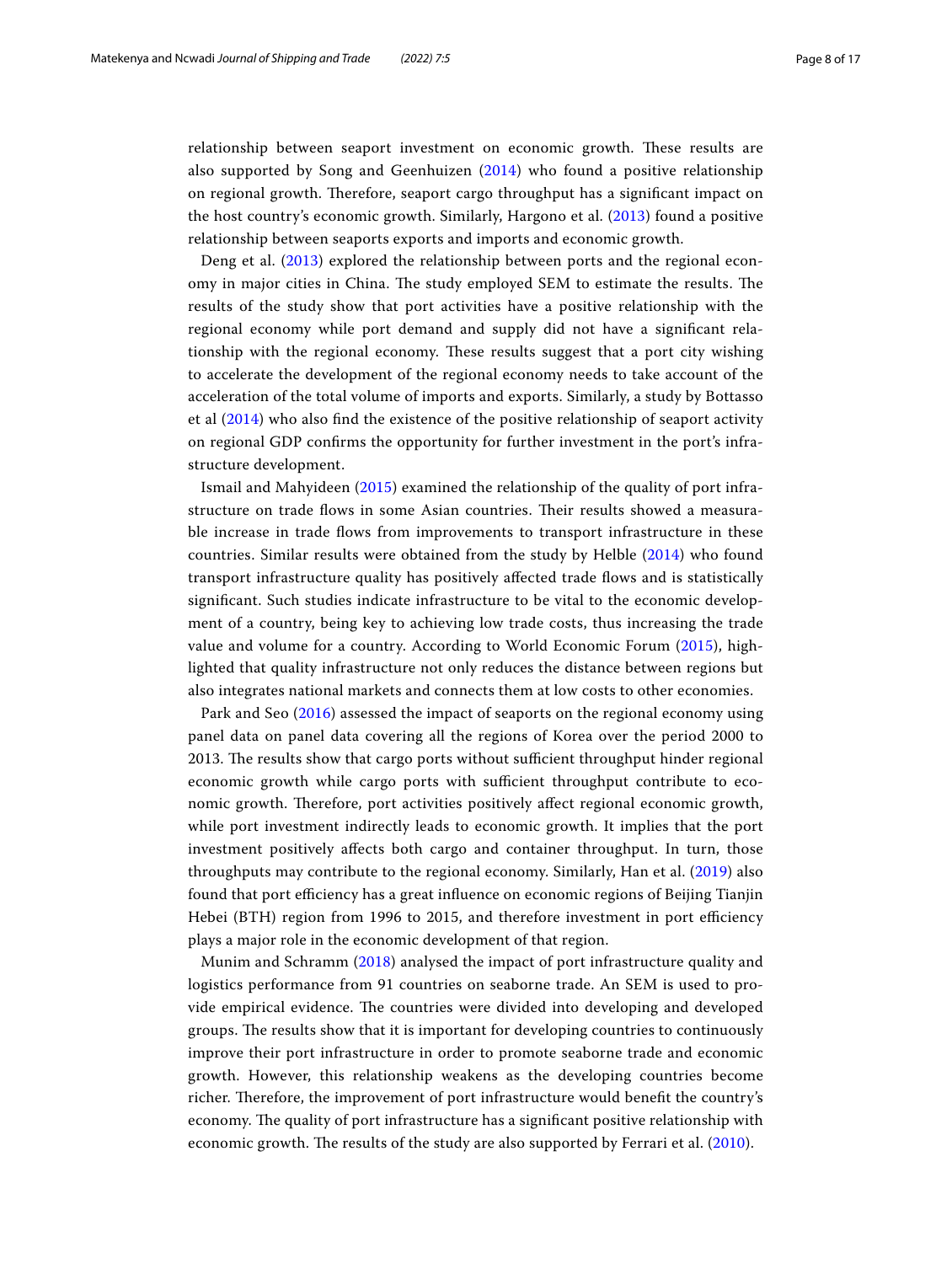Kazutomo and Wilson [\(2019\)](#page-16-6) examined the impact of port infrastructure on exports and imports of emerging economies in East Asia. The results of the study show that port congestion increased transport costs. Therefore, results also suggest that a significant amount of investment has a positive relationship with exports and it also reduces transport costs Similarly, Gani [\(2017\)](#page-15-20) where he examines the quality of logistic performance on exports and imports. Further the results show that better quality of logistics performance has a positive relationship with exports and imports. Further, Sakyi and Immurana  $(2021)$  $(2021)$  also assessed the seaport efficiency on total trade in the sample 27 countries in Africa from the period of 2010 to 2017. The study employed the aid of the dynamic system GMM estimation technique. The results of the study show seaports efficiency increase the trade balance in both the long and short run. Therefore, it is imperative to enhance seaport efficiency in Africa.

While other studies were focusing on the impact of investment on port infrastructure and international trade and economic growth. Jouili and Allouche ([2016](#page-16-7)) assessed the impact of seaports investment on the economic growth in Tunisia from 1983 to 2011. Tis study used an econometric model by employing the Cobb–Douglas production function. The results of the study show that the public investment in seaport infrastructures has a positive influence on Tunisian economic growth. The study also revealed that the biggest benefciary of the seaport investment infrastructure is the service sector. These results are similar to those from studies conducted in Nigeria by [Igberi and Ogun](#page-15-2)[niyi \(2013\)](#page-15-2) and by Lloyd et al. [\(2020\)](#page-16-27) both of which studies showed maritime transport to have positive and signifcant impacts on the economic growth of that country.

Song and Van Geenhuizen ([2014](#page-16-28)) assessed the relationship of port infrastructure investment on the regional economic growth of China from the period of 1999 to 2010. The results indicated a clear positive relationship of port infrastructure investment in all regions. They may conclude that port infrastructure investment has a positive impact on regional economic growth in China, but with obvious diferences at the regional and provincial levels. Contrary Chang et al. ([2014\)](#page-15-21) assess the economic impact of ports in the South African economy with input–output analysis. These results show that fewer port activities have a negative relationship with economic growth. If there were no port sector activities, it would have resulted in an R1.481 billion direct loss to the entire economy. Similarly, the study by Fedorenko et al. [\(2021\)](#page-15-22) explores the impact of port investment on trade in the sample of fve Russian regions from the period 2010 to 2019. The study makes use of regression analysis using panel data and nonlinear models. The results of the study show that investing in seaports promotes foreign trade growth in the host region and neighbouring regions. While the cost of environmental has a negative relationship between the volume of exports and imports.

There are very few studies that focused on marine transport investment or infrastruc-ture on international trade. Rehman et al. ([2020](#page-16-29)) examined the short- and long-run impact of infrastructure—of transport and other sectors—on export and trade defcit in selected South Asian countries during the period 1990 to 2017. The study made use of PMG estimator and cointegration techniques, such as the Pedroni and Kao test, as methodology. The results show infrastructure to be positively related to, and/or to promote exports, while there is a negative relation between infrastructure and trade deficit. Based on the results of their study indicating, that in the long run the quality of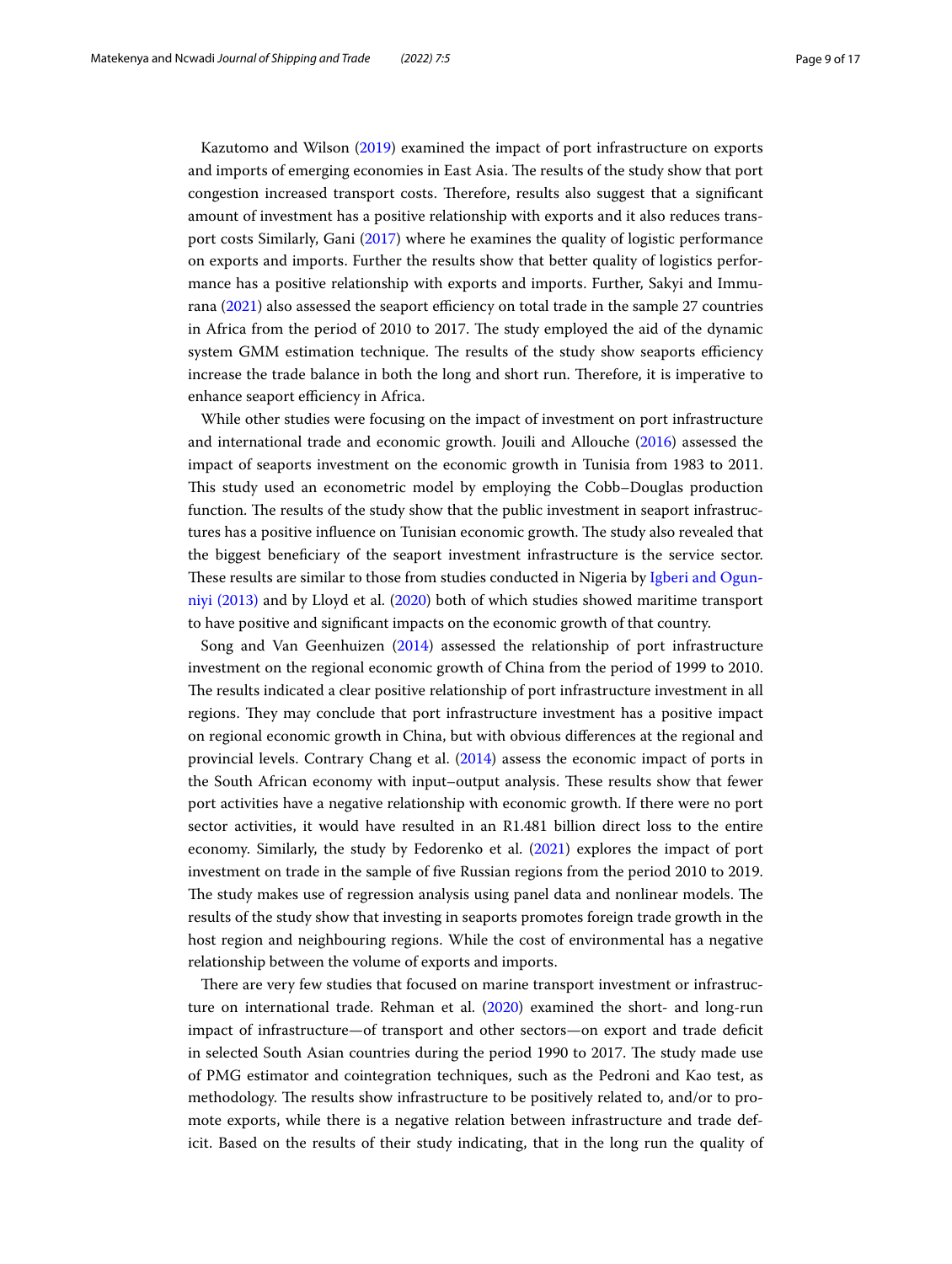infrastructure promotes exports and decreases trade defcit, the authors recommended a focus on generally enhancing the quality and efficiency of infrastructure.

Mudronja et al. [\(2020\)](#page-16-30) assess the relationship of seaports on economic regional growth for the sample of 107 European Union's (EU) port regions and over the period from 2005 to 2015. The study makes use of GMM dynamic panel data analysis. The results show that the operation of seaports has a positive impact on the economic growth of their regions. While investment in transport infrastructure has a negative impact on economic growth and is statistically insignifcant. One of the reasons for this may be that the relationship of investing in transport infrastructure can only be seen after several years. This can also be justified by the fact that if there is a developed economy, there will already be quality infrastructure in place. This means that quality infrastructure is a consequence of a developed economy and not the other way around whereby infrastructure is the driver of the economy.

Akbulaev et al. ([2020](#page-15-23)) assess the relationship between maritime transport and economic growth in the following countries Russia, Azerbaijan, Turkmenistan, Kazakhstan, and Iran. The study uses the SWOT-analysis and correlation analysis methodology to estimate results which show that a positive relationship to economic growth. These results are similar to the study that was done by Tayebi et al. ([2015\)](#page-16-31) using GMM, and a survey to estimate the impact of maritime transport on economic growth in Iran from the period 1996 to 2012. The results show that there is a positive relationship on the economic growth, there increasing investment in maritime transport is advisable based on the results of the study. Similarly, Fratila et al. [\(2021\)](#page-15-24) examine the relationship of maritime transport on economic growth in the EU counties using the panel data from 2007 to 2018. Therefore, a panel regression model was used to estimate results that show that investment in maritime infrastructure has a positive relationships on economic growth. However, the existence of environmental issues hinders growth in the sector.

In the South Africa context to date, not much research has been done to investigate the impact of marine transport fnancing on international trade in South Africa and some studies were too limited to explore the various method of contribution or assessing the impact of marine transport fnancing to economic growth and other economic indicators while other studies are based on estimates. Then study attempts to contribute towards exploring the impact of marine transport on total trade in South Africa and also contributing to the body of literature on the subject.

# **Data and methodology**

Tis section presents the data and outlines the methodological approach of the study. Due to data limitations, the study utilised annual data from 1994 to 2019. The Autoregressive Distributive Lag (ARDL) technique (discussed below) was used to estimate the short-run and long-run relationship employed for the empirical analysis. The study employs a time series analysis using data from the period 1994 to 2019. Table [1](#page-10-0) shows the description of the data and the sources of the data, including the discussion and the justifcation of variables.

The empirical model for the TRADE Maritime transport financing nexus is specified as follows: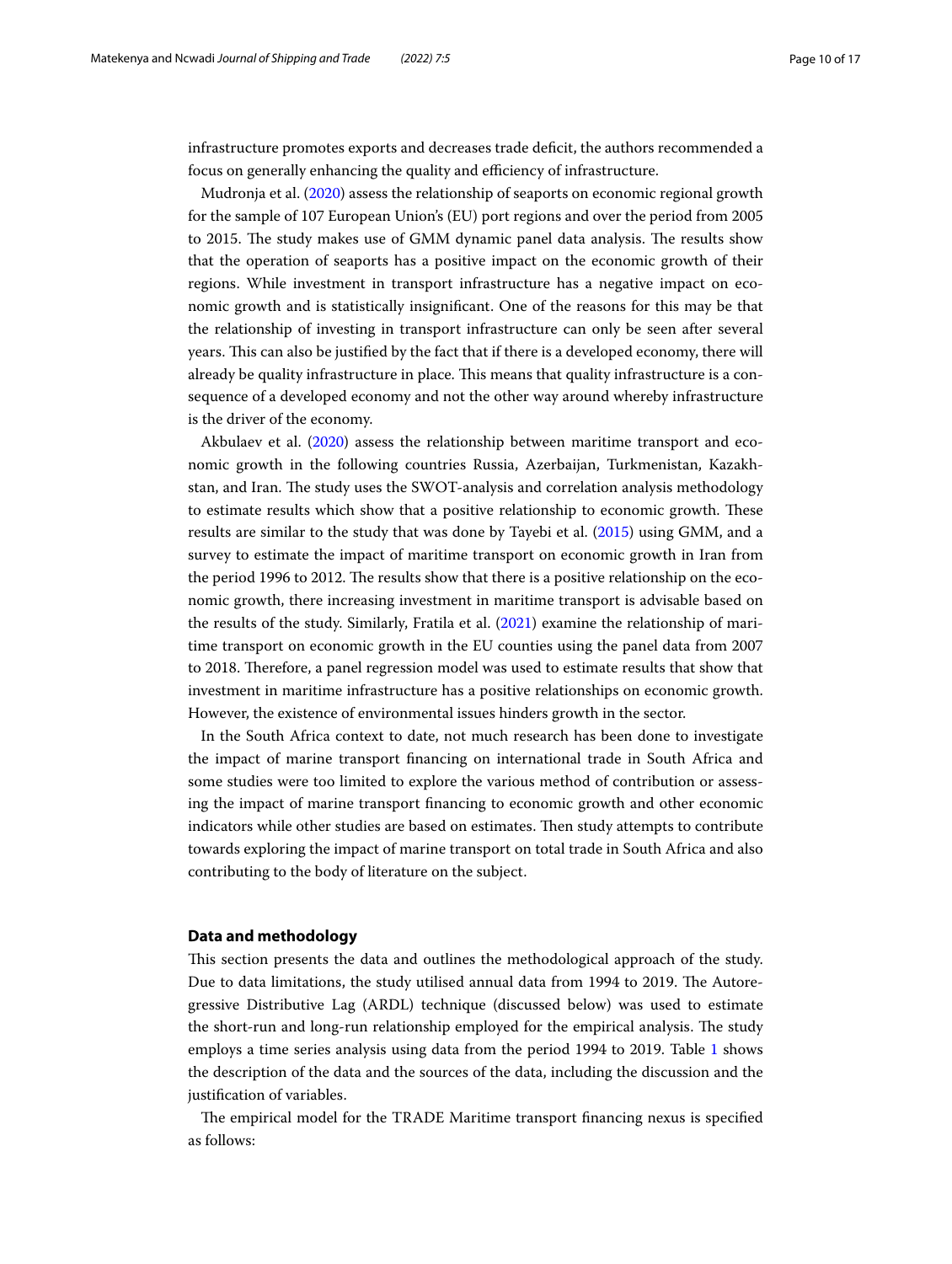| Variable                    | <b>Description</b>                                                                                                                                                                                                                                   | Source              |
|-----------------------------|------------------------------------------------------------------------------------------------------------------------------------------------------------------------------------------------------------------------------------------------------|---------------------|
| <b>MTF</b>                  | Maritime transport financing refers to government expenditure<br>on Maritime transport which is measured in millions. This can<br>be increased or decreased on the capital expenditure and can<br>affect total trade either positively or negatively | National Treasury   |
| <b>TRADE</b>                | Total trade as a percentage of GDP (export plus imports)                                                                                                                                                                                             | World Bank          |
| <b>BUSINESS FREEDOM</b>     | An overall indicator of the efficiency of government regulation<br>of business. The ease of doing business can promote trade<br>flows (Depken and Sonora 2005)                                                                                       | Heritage foundation |
| <b>GOVERNMENT INTEGRITY</b> | A trustworthy government is free from corruption and able to<br>fulfill its commitment to protecting the interests of inves-<br>tors. Government corruption undermines public expenditure<br>(Qiongzhi and Qi 2011)                                  | Heritage foundation |
| <b>I ENDING RATE</b>        | The rate of interest that is paid on a loan. A high rate of interest<br>affects the trade balance. Lower interest rates increase exports<br>(Batra and Beladi 2013)                                                                                  | World Bank          |

<span id="page-10-0"></span>

$$
TRADE_t = \beta_0 + \beta_1 MTF_t + \beta_2 BF_t + \beta_3 GI_t + \beta_4 LR_t + \beta_5 FC_t + \beta_6 OP_t + \mu_t \tag{1}
$$

where  $MTF_t$  is the government capital expenditure on Maritime transport. BF is the business freedom in South Africa.  $GI_t$  is government integrity.  $LR_t$  is lending rate. FC is a dummy for the fnancial crisis (1 is for the years 2008 and 2009 when there was a fnancial crisis and 0 for the other years). OP is a dummy for Operation Phakisa (1 for the period operation Phakisa was incepted 2014 to 2019. and 0 for other years).  $\mu_t$  is the error term. Tis represents other factors that afect the trade that is not included in the model.

Where βo,  $β1$ , are coefficients of the explanatory variables, *t* represents time series and  $\mu$  is the error term. The error term represents the influence of the omitted variables in the study.

# **Empirical results**

Table [2](#page-11-0) shows the descriptive statistics. There is a significant difference between the minimum and the maximum value. Trade has a high mean value of 55.85 percent, with a high standard deviation of 7.48 percent and positive Kurtosis of 2.64 percent indicating high peak distribution and negative Skewness of−0.07 percent. Maritime transport fnancial has the highest mean value and the largest standard deviation with low kurtosis of 1.74 percent which indicates low peak distribution and positive Skewness (Table [3\)](#page-11-1).

Unit root tests are conducted to determine the order of integration of the diferent variables. The ARDL technique may be employed in the presence of variables of different orders of integration. Further, the ARDL cointegration technique is preferable when dealing with variables that are integrated of a diferent order, I(0), I(1), or a combination of both., It is robust when there is a single long-run relationship between the underlying variables in a small sample size. The study employed unit root tests such as the Augmented Dickey–Fuller test proposed by [Dickey and Fuller \(1981\),](#page-15-25) Phillips and Perron [\(1988\)](#page-16-26) test, and the DF-GLS unit root test developed by Elliott et al. [\(1996\).](#page-15-26) Table [4](#page-11-2) presents the unit roots tests. The overall unit test results show that all variables are integrated of order one i.e. I(1) and in all three-unit roots tests.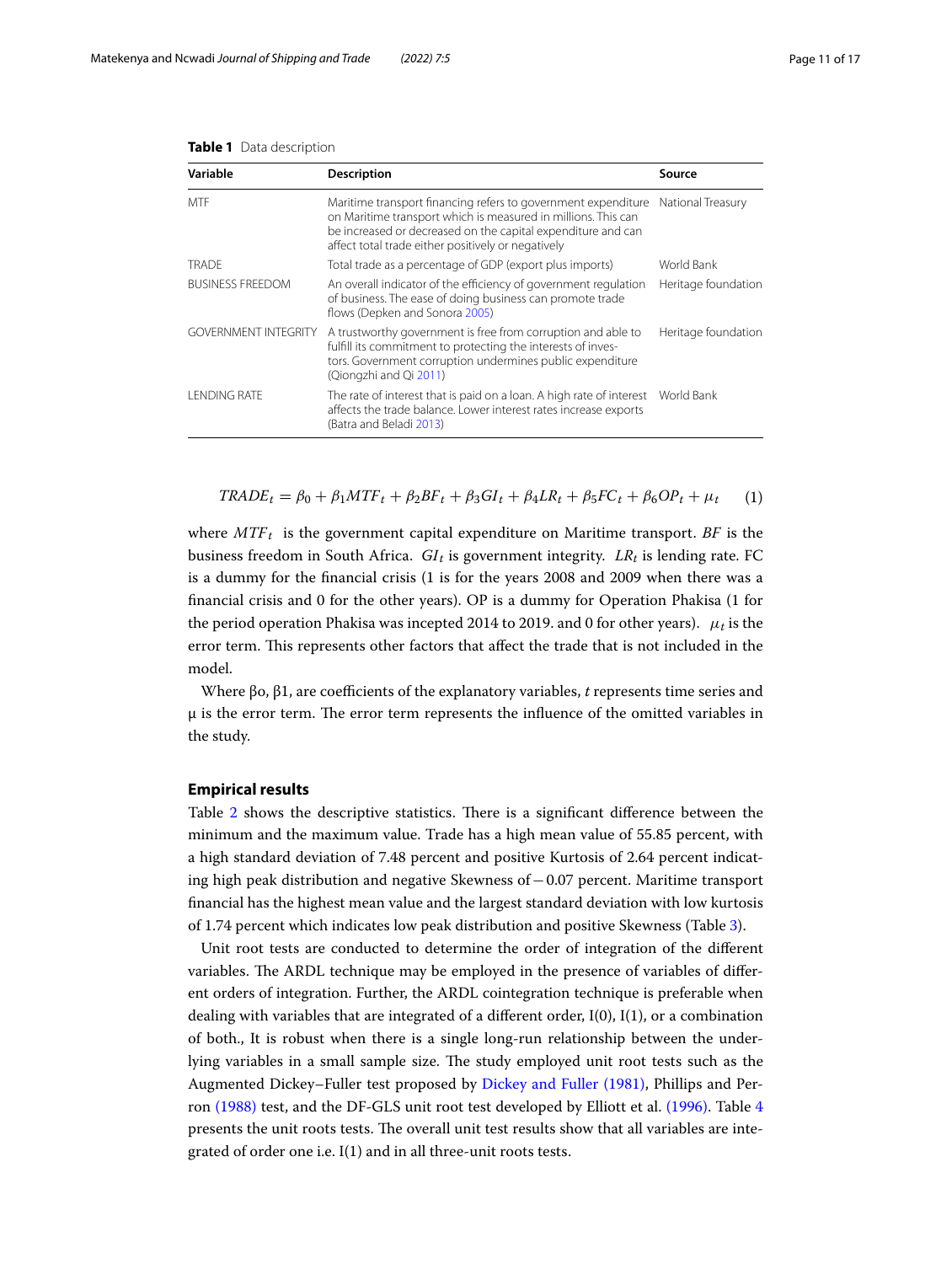| Variable     | <b>TRADE</b> | <b>MTF</b>   | <b>B FRE-EDOM</b> | <b>G INTEGRITY</b> | <b>L RATE</b> |
|--------------|--------------|--------------|-------------------|--------------------|---------------|
| Mean         | 55.85        | 92,273,212   | 74.10             | 47.41              | 13.09         |
| Median       | 56.98        | 80,684,786   | 72.30             | 47.60              | 11.50         |
| Maximum      | 72.86        | $1.47E + 08$ | 85.00             | 57.00              | 21.79         |
| Minimum      | 40.76        | 41,659,000   | 62.00             | 39.70              | 8.50          |
| <b>SD</b>    | 7.48         | 34,328,394   | 6.99              | 4.29               | 3.89          |
| Skewness     | $-0.07$      | 0.259903     | 0.47              | 0.29               | 0.70          |
| Kurtosis     | 2.64         | 1.745367     | 2.24              | 2.84               | 2.33          |
| Jarque-Bera  | 0.16         | 1.997995     | 1.52              | 0.38               | 2.60          |
| Probability  | 0.92         | 0.368248     | 0.46              | 0.82               | 0.27          |
| <b>Sum</b>   | 1452.11      | $2.40E + 09$ | 1852.60           | 1185.30            | 340.52        |
| Sum sq. dev. | 1401.04      | $2.95E + 16$ | 1175.31           | 443.12             | 378.90        |
| Observation  | 26           | 26           | 26                | 26                 | 26            |

### <span id="page-11-0"></span>**Table 2** Descriptive statistics

<span id="page-11-1"></span>**Table 3** Unit root tests

| Variable     | <b>ADF</b> |            | PP      |            | <b>GF-GLS</b> |            |
|--------------|------------|------------|---------|------------|---------------|------------|
|              | Level      | 1st diff   | Level   | 1st diff   | Level         | 1st diff   |
| <b>TRADE</b> | $-2.89$    | $-5.23***$ | $-2.91$ | $-8.99**$  | $-2.99$       | $-5.62***$ |
| <b>MTF</b>   | $-2.03$    | $-5.37***$ | $-2.05$ | $-5.38**$  | $-2.19$       | $-561***$  |
| <b>B</b> FRD | $-1.99$    | $-4.83***$ | $-1.99$ | $-4.83***$ | $-2.06$       | $-5.06***$ |
| G CRS        | $-3.27$    | $-4.44***$ | $-3.15$ | $-4.39***$ | $-3.43$       | $-4.66***$ |
| L RATE       | $-3.30$    | $-4.50***$ | $-237$  | $-4.51***$ | $-3.39$       | $-422**$   |

Sources: Authors' own computation using data from World bank, National Treasury, and Heritage Foundation

\*\* and \*\*\* indicate signifcance at the 10%, and 5% levels respectively

| Dependent variable    | <b>F-stats</b>      | 1%            | 5%            | 10%           |
|-----------------------|---------------------|---------------|---------------|---------------|
| <b>TRADE</b>          | <b>MTF</b><br>4.248 | Cointegration | Cointegration | Cointegration |
| Level of significance |                     | Lower I (0)   |               | Upper $I(1)$  |
| Critical values       |                     |               |               |               |
| 1%                    |                     | 3.74          |               | 5.06          |
| 5%                    |                     | 2.86          |               | 4.01          |
| 10%                   |                     | 2.45          |               | 3.52          |

# <span id="page-11-2"></span>**Table 4** ARDL Bounds test

Diagnostic tests were performed on the estimated models, such as the (Breusch [1978;](#page-15-29) Godfrey [1978\)](#page-15-30) LM tests for autocorrelation, the (Breusch and Pagan [1979](#page-15-31)) test for heteroscedasticity, the (Jarque and Bera [1980\)](#page-15-32) normality test, and the (Ramsey [1969\)](#page-16-33) RESET test for model specifcation.

The results for the bounds test in Table  $4$  reveal that there is a long-run relationship among the variable's interests. The f-statistics number is greater than the upper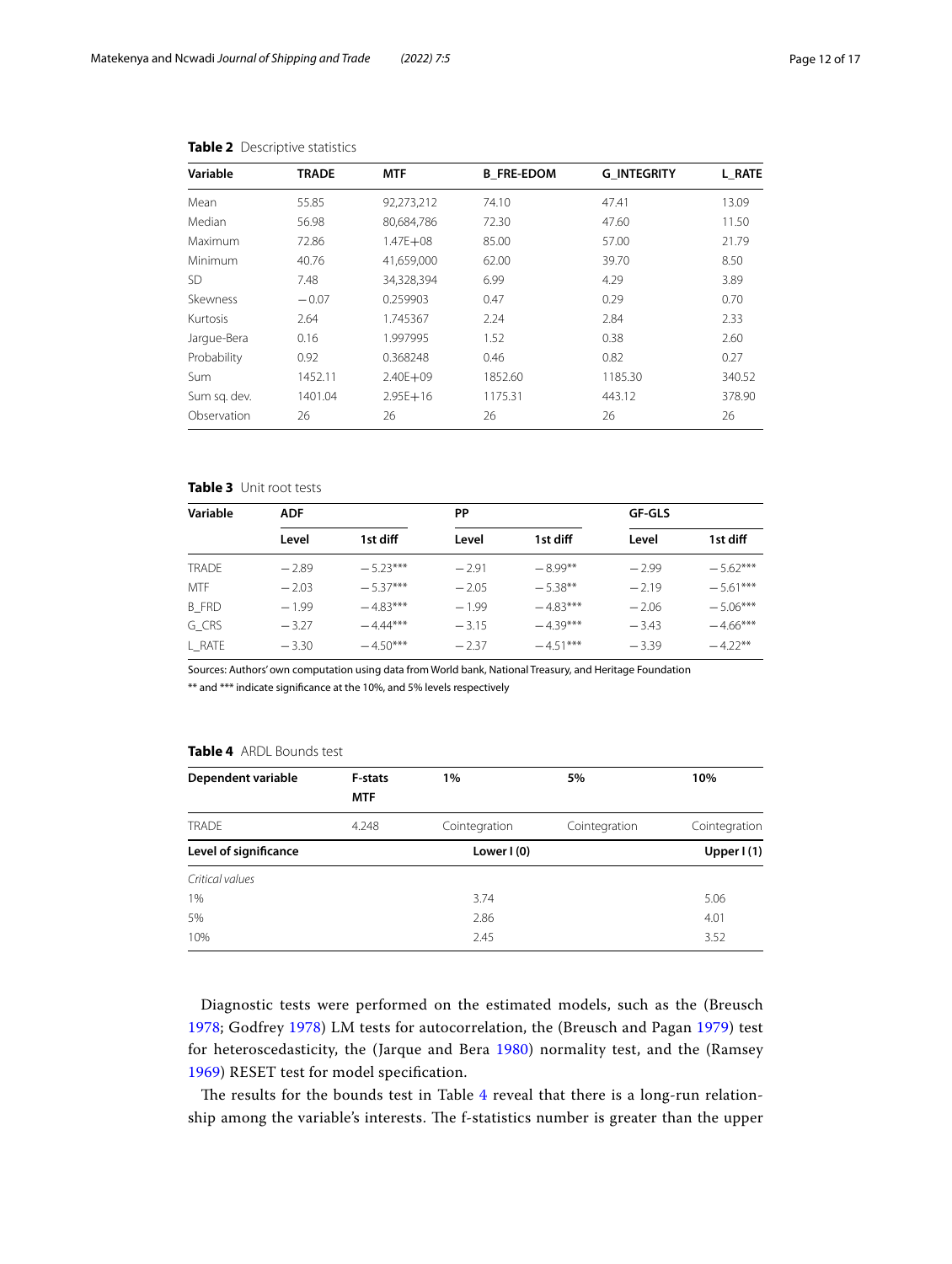bound critical value at a 5 percent level of signifcance, which means that the null hypothesis of no cointegration is rejected.

Table [5](#page-12-0) shows the long-run and short-run results of the model. Investing in Maritime transport has a positive and statistically signifcant relationship with total trade in South Africa both the long and short-run analyses. The study by Rehman et al. ([2020](#page-16-29)) and that done by Operation Phakisa ([2015\)](#page-16-5), examine the impact of transport infrastructure on trade and have also found this infrastructure to have a positive relationship with total trade. This shows that investing in maritime transport promotes exports, or trade flows, and contributes to higher volumes of seaborne trade. Therefore, these results are consistent with a theoretical and empirical literature review that investing in transport infrastructure promotes trade flows.

Business freedom has been shown to have a positive and statistically signifcant relationship with total trade. While government integrity, lending rates, and fnancial crises are negatively and signifcantly afecting total trade. Operation Phakisa has a positive and statistically insignifcant relationship with the total trade in South Africa. Operation Phakisa is measuring the period during the inception of Operation Phakisa. Further, analysis of the trend of total trade during this period of inception shows total trade in South Africa to have experienced a downward trend. Thus, the statistical insignifcance could not be explained by the period of the inception of Operation Phakisa.

The results of the analysis suggest that total trade in South Africa is most affected by investment in maritime trade and that this is due to maritime transport being the backbone of global trade and the manufacturing value chain. This is the evidence that shows that more than a quarter of world trade volume is done via sea. Further, during the 1994–2019 period maritime transport handled 80% of trade by volume, with approximately 70 percent of its value. In other words, maritime transport has been

| Variable              | Coefficient  | Std error | t-statistic | Prob |
|-----------------------|--------------|-----------|-------------|------|
| Long run              |              |           |             |      |
| C                     | $-754.09***$ | 248.91    | $-3.02$     | 0.00 |
| LOG(MTF)              | 44.30***     | 11.48     | 3.85        | 0.00 |
| <b>BUS FREEDOM</b>    | 0.47         | 0.30      | 1.54        | 0.14 |
| <b>LGOV INTEGRITY</b> | $-4.41$      | 22.15     | $-0.19$     | 0.84 |
| LENDING RATE          | $-0.48$      | 0.85      | $-0.56$     | 0.58 |
| F_CRISIS              | $-28.06***$  | 8.99      | $-3.12$     | 0.00 |
| OP                    | 7.11         | 4.77      | 1.49        | 0.15 |
| Short run             |              |           |             |      |
| DLOG(MTF)             | $16.22*$     | 9.71      | 1.79        | 0.09 |
| D(BUS FREEDOM)        | $0.29*$      | 0.16      | 1.71        | 0.10 |
| D(LGOV_INTEGRITY)     | $-2.67$      | 13.55     | $-0.19$     | 0.84 |
| D(LENDING_RATE)       | $1.37***$    | 0.47      | 2.89        | 0.01 |
| D(F_CRISIS)           | $-16.97***$  | 4.87      | $-3.48$     | 0.00 |
| D(OP)                 | 4.30         | 2.99      | 1.43        | 0.17 |
| $CointEq(-1)$         | $-0.60***$   | 0.15      | $-3.95$     | 0.00 |

## <span id="page-12-0"></span>**Table 5** Long and short-run

\*, \*\* and \*\*\* indicate signifcance at the 10%, 5%, and 1% levels respectively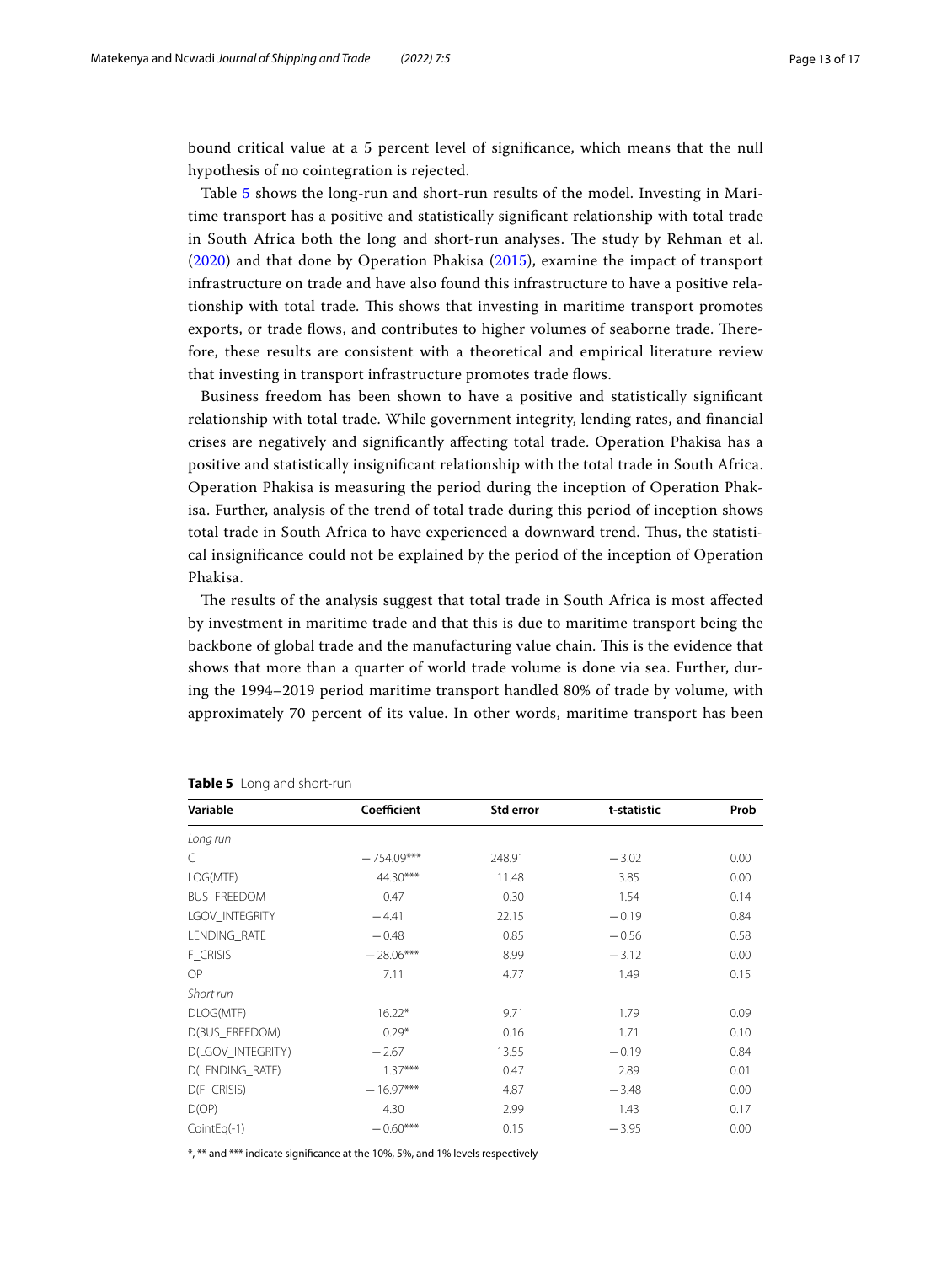linking global economics and has acted as a critical enabler of trade, as an engine for growth, and a driver of economic development.

According to International Trade Administration ([2020\)](#page-15-33) and Ntuli ([2017\)](#page-16-8) have highlighted that ports and terminals in South Africa are regarded as the engine of its economic development. Further, the South African government has identifed the sector as one of the sectors that will play a pivotal role in promoting growth and development in the economy of the country. Therefore, to achieve 2030 targets investing in the sector is critical and the interventions for maritime transport infrastructure should receive its importance.

Table [6](#page-13-0) shows the residual diagnostic test of the trade model. The residuals are normally distributed as the null hypothesis is not rejected at 5 percent. The autocorrelation test suggests that there is no serial correlation among the variables. The heteroskedasticity test failed to reject the null hypothesis at 5 percent. The stability test, which shows the Ramsey RESET test model is correctly specifed with evidence of the probability value of 0.07 percent, which is greater than the 5 percent level of signifcance.

## **Conclusions and recommendations**

The purpose of the study was to examine the extent of the impact of maritime transport financing on total trade as a percentage of GDP in South Africa. The ARDL technique was employed to estimate the long and short-run relationship between the variables of interest. The Bound test confirmed the existence of a co-integration. The results show that maritime transport fnancing has a positive impact on total trade in South Africa in both long-run and short-run analysis, thus indicating the importance of investment in this sector. Therefore, increasing investment in maritime transport promotes total trade in South Africa.

Based on the results it is recommended that continuous investment in maritime transport, in particular in quality and sustainable infrastructure in the interests of improving the efficiency, effectiveness, and profitability of the country's trade. The public sector is also encouraged to formulate policies that have the potential to encourage foreign and private investment partnerships in the maritime industry. To be able to take advantage of the existing maritime transport system opportunities and benefts, and to increase the volume of trade, would require continuous improvement and maintenance of maritime infrastructure. Tis has the potential to boost the country's economic development and trade turnover.

The investment should also be able to support the local registry of vessels through incentives and encouraging the use of South African fagged ships for cargo and coastal operation which will be benefcial for the South African economy. In addition, local ship

| <b>Test</b>        | <b>MTF</b> and trade |
|--------------------|----------------------|
| Autocorrelation    | 3.14(0.735)          |
| Heteroscedasticity | 1.640 (0.190)        |
| Normality          | 1.471(0.471)         |
| <b>RESET</b> test  | 3.136 (0.077)        |

<span id="page-13-0"></span>

|  | Table 6 Diagnostic tests |
|--|--------------------------|
|--|--------------------------|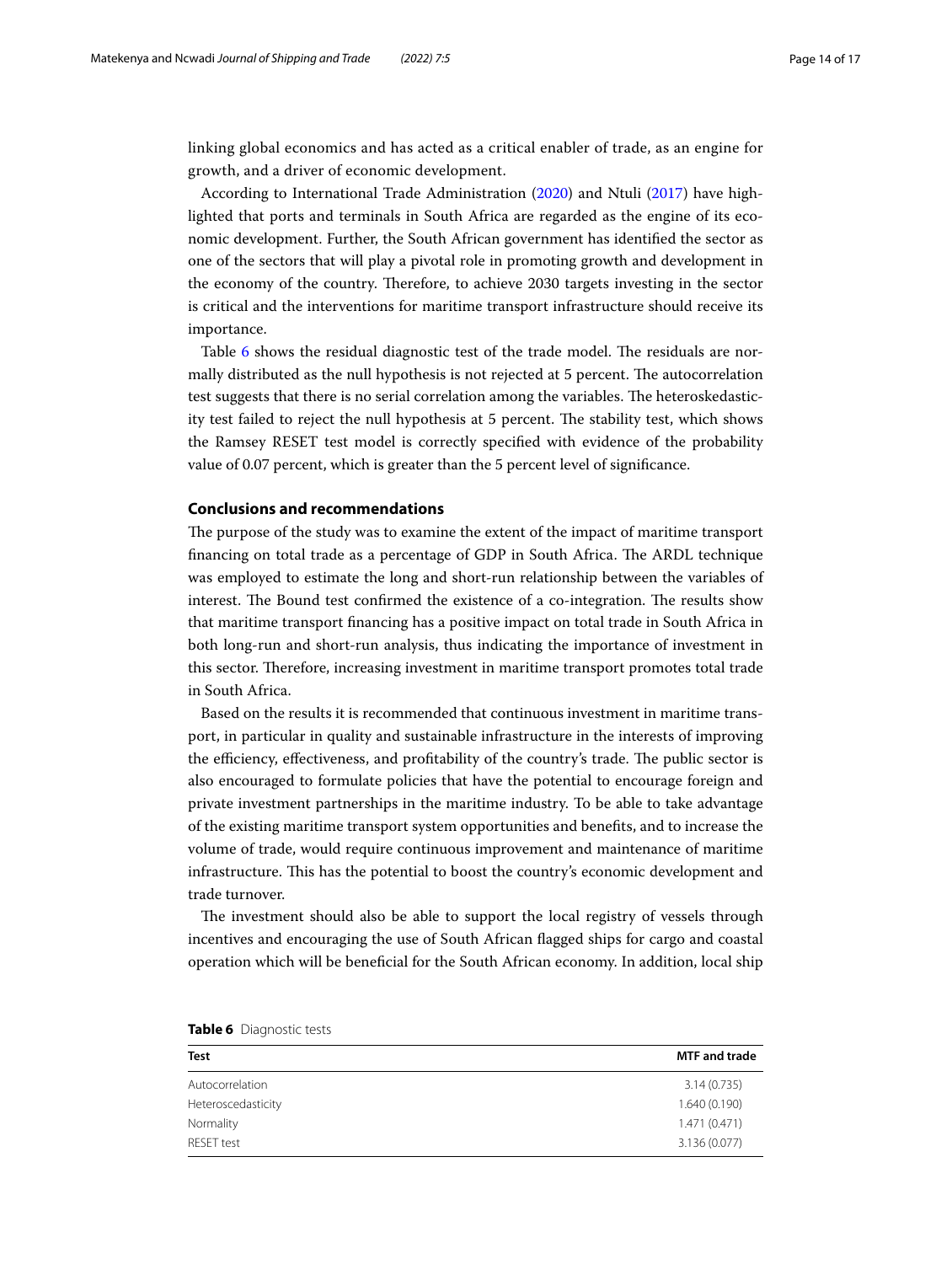owners should have access to contracts supported by sustainable and forward-driven legislations that will develop the competitiveness of local ship owning.

Government should also establish a South African fagged feet for coastal and international shipping and also venture into a strategic collaboration with other major maritime nations to gain access to knowledge and expertise in shipping. Strengthening maritime education system in higher education institutions in order to create a pool of maritime experts and professionals so that they can lead and manage the maritime sector in South Africa. This can also be achieved by the establishment of collaboration with other maritime countries for the purpose of knowledge sharing and skills transfer.

The South African Government views the country's ports and terminals as key engines for economic growth. South Africa is situated on one of the busiest international sea routes, and critical to international maritime transportation, and its geographical location presents a huge opportunity for investing in a diversifed maritime market. Therefore, creating container terminal capacity and inland deport in order to improve efficiency and productivity within existing port infrastructure and equipment. This will help the sector to be efficient in order to improve economic activities and promote economic growth. Hence the public sector should encourage private involvement in the sector in port operation which improves port development. Doing so would boost total trade and promote economic growth.

## **Limitation and future research**

The main limitation of this study is data availability. For instance, the available data for maritime transport fnancing only covers the period of 1994 to 2019. In order to explore other research analysis, future research would also look at the impact of maritime transport fnancing on South Africa's economic growth or economic development.

#### **Abbreviations**

ADF: Augmented Dickey–Fuller; ARDL: Autoregressive distribution lag; BTH: Tianjin Hebei; DEA: Development of Environment Afairs; EU: European Union; FDI: Foreign Direct Investment; GDP: Gross Domestic Product; GMM: Generalised method of moments; KMS: Kilometers; MTF: Maritime transport fnancing; NDP: National development plan; NGP: New growth path; NTMP: National transport masters plan; PMG: Pooled Mean Group; PP: Philip Perron; SDG: Sustainable development goal; SEM: Structural equation; SWOT: Strength weakness opportunities and threats; UNCTAD: United Nations Conference on Trade and Development; USD: United States Dollar.

#### **Acknowledgements**

We would like to thank the BAAP grant funding.

#### **Authors' contributions**

WM: conceptualization, design, acquisition of data, methodology, analysis, and interpretation of data. RN: revising the article and supervision. Both authors read and approved the fnal manuscript.

#### **Funding**

This study is funded by National Research Foundation (NRF) under the grant Black Academic Advancement Programme (BAAP). Grant No: 120625.

#### **Availability of data and materials**

Data is openly available on the Nation treasury ([http://www.treasury.gov.za/documents/national%20budget/default.](http://www.treasury.gov.za/documents/national%20budget/default.aspx) [aspx](http://www.treasury.gov.za/documents/national%20budget/default.aspx)), World Bank [\(https://data.worldbank.org/](https://data.worldbank.org/)) and Heritage Foundation (<https://www.heritage.org/>).

#### **Declarations**

#### **Competing interests**

There is a confict of interest and the funders had no role in the design of the study, in the collection of data, analysis of data, in the writing of the manuscript, or decision to publish the results.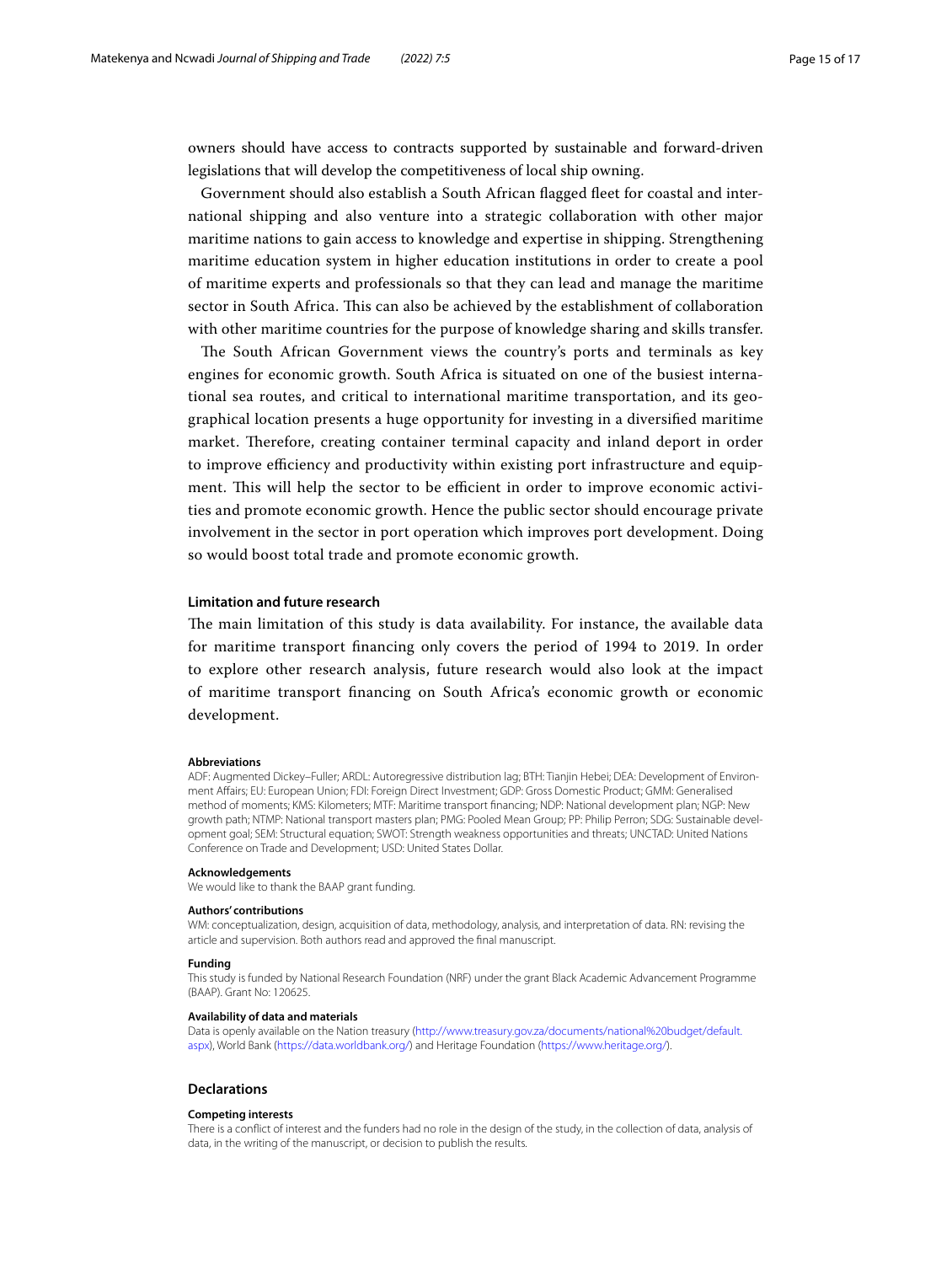Received: 11 November 2021 Accepted: 21 January 2022 Published online: 05 February 2022

#### **References**

<span id="page-15-23"></span>Akbulaev N, Bayramli G (2020) Maritime transport and economic growth: Interconnection and infuence (an example of the countries in the Caspian Sea coast; Russia, Azerbaijan, Turkmenistan, Kazakhstan, and Iran). Mar Policy 118:104005. <https://doi.org/10.1016/j.marpol.2020.104005>

<span id="page-15-10"></span>Banister D, Berechman Y (2001) Transport investment and the promotion of economic growth. J Transp Geogr 9(3):209–218

<span id="page-15-28"></span>Batra R, Beladi H (2013) The US trade defcit and the rate of interest. Rev Int Econ 21(4):614–626. [https://doi.org/10.1111/](https://doi.org/10.1111/roie.12059) [roie.12059](https://doi.org/10.1111/roie.12059)

<span id="page-15-16"></span>Bottasso A, Conti M, Ferrari C, Tei A (2014) Ports and regional development: a spatial analysis on a panel of European regions. Transp Res A Policy Pract 65:44–55

<span id="page-15-8"></span>Bougheas S, Demetriades PO, Morgenroth ELW (1997) Infrastructure, transport costs, and trade. J Int Econ 47(169–189):1997

<span id="page-15-29"></span>Breusch TS (1978) Testing for autocorrelation in dynamic linear models. Aust Econ Pap 17:334–355

<span id="page-15-31"></span>Breusch TS, Pagan AR (1979) A simple test for heteroscedasticity and random coefficient variation. Econometrica 47:1287–1294

<span id="page-15-21"></span>Chang YT, Shin SH, Lee PTW (2014) Economic impact of port sectors on South African economy: an input-output analysis. Transp Policy 35:333–340

<span id="page-15-6"></span>Clark X, Dollar D, Micco A (2004) Port efficiency, maritime transport costs, and bilateral trade. NBER working paper no: 10353

<span id="page-15-7"></span>Clark X, Dollar D, Micco A (2004) Port efficiency, maritime transport costs, and bilateral trade. National Bureau of Economic Research

<span id="page-15-15"></span>Deng P, Lu S, Xiao H (2013) Evaluation of the relevance measure between ports and regional economy using structural equation modeling. Trans Policy 27:123–133

<span id="page-15-0"></span>Department of Environmental Afairs (DEA) (2019) Operation Phakisa–Oceans economy. [https://www.environment.gov.](https://www.environment.gov.za/projectsprogrammes/operationphakisa/oceanseconmy) [za/projectsprogrammes/operationphakisa/oceanseconmy.](https://www.environment.gov.za/projectsprogrammes/operationphakisa/oceanseconmy) 21 Nov 2019

<span id="page-15-27"></span>Depken CA, Sonora RJ (2005) Asymmetric efects of economic freedom on international trade fows. Int J Bus Econ 4(141–155):2005

<span id="page-15-25"></span>Dickey DA, Fuller WA (1981) Likelihood ratio statistics for autoregressive time series with a unit root. Econometrica 49:1057–1072

<span id="page-15-4"></span>Edwards L, Schoer V (2002) Measures of Competitiveness: a dynamic approach to South Africa's trade performance in the 1990S. S Afr J Econ 70(6):1008–1046. <https://doi.org/10.1111/j.1813-6982.2002.tb00055.x>

<span id="page-15-26"></span><span id="page-15-9"></span>Elliott G, Rothenberg TJ, Stock J (1996) Efficient tests for an autoregressive unit root. Econometrica 64:813-836 Engen E, Hubbard G (2004) Federal government debt and interest rates. NBER reporter, p 15

<span id="page-15-13"></span>Falvey R (1976) Transport costs in the pure theory of international trade. Econ J 86(343):536–550

<span id="page-15-22"></span>Fedorenko R, Yakhneeva I, Zaychikova N, Lipinsky D (2021) Evaluating the socio-economic factors impacting foreign trade development in port areas. Sustainability 13:8447.<https://doi.org/10.3390/su1315844>

<span id="page-15-24"></span><span id="page-15-19"></span>Ferrari C, Percoco M, Tedeschi A (2010) Ports and local development: evidence from Italy. Int J Transp Econ 37(1):9–30 Fratila A, Gavril IA, Nita SC, Hrebenciuc A (2021) The importance of maritime transport for economic growth in the Euro-

<span id="page-15-3"></span>pean Union: a panel data analysis. Sustainability 2021(13):7961. <https://doi.org/10.3390/su13147961> Funke N, Claassen M, Nortje K, Meissner RA (2016) Research, innovation and knowledge management road map for the South African Maritime Sector. CSIR

<span id="page-15-20"></span>Gani A (2017) The logistics performance efect in international trade. Asian J Ship Log 33(4):279–288. [https://doi.org/10.](https://doi.org/10.1016/j.ajsl.2017) [1016/j.ajsl.2017](https://doi.org/10.1016/j.ajsl.2017)

<span id="page-15-30"></span>Godfrey LG (1978) Testing against general autoregressive and moving average error models when the regressors include lagged dependent variables. Econometric 46:1293–1301

<span id="page-15-12"></span>Gordon JR, Lee PM, Lucas HC (2005) A resource-based view of competitive advantage at the port of Singapore. J Strategy Inf Syst 14(1):69–86

<span id="page-15-18"></span>Han F, Wang D, Bo Li B (2019) Spillover efects of ports and logistics development on economic power: evidence from the Chinese BTH regions. Sustainability 11:4316. <https://doi.org/10.3390/su11164316>

<span id="page-15-14"></span>Hargono S, Sutomo S, Alisyahbana J (2013) The infuence of the port on the economic growth of Batam Island. Procedia Environ Sci 2013(17):795–804

<span id="page-15-11"></span>Hausman WH, Lee HL, Subramanian U (2013) The impact of logistics performance on trade. Prod Oper Manag 22(2):236–252

<span id="page-15-17"></span>Helble M (2014) The Pacifc's connectivity and its trade implications. Asian Development Bank Institute working paper 499. <https://doi.org/10.1186/s41072-018-0027-0>

<span id="page-15-2"></span>Igberi CO, Ogunniyi MB (2013) Has the maritime transport sector impacted the growth of Nigeria's Economy? J Bus Econ 4(8):722–736

<span id="page-15-5"></span>International Monetary Fund (2016)

<span id="page-15-33"></span>International Trade Administration (2020) South Africa country commercial guide. [https://www.trade.gov/knowledge](https://www.trade.gov/knowledge-product/south-africa-port-and-logistics)[product/south-africa-port-and-logistics.](https://www.trade.gov/knowledge-product/south-africa-port-and-logistics) U.S Department of Commerce. Accessed on 12 Apr 2021

<span id="page-15-1"></span>Ismail NW, Mahyideen JM (2015) The impact of infrastructure on trade and economic growth in selected economies in Asia. ADBI working paper 553. Tokyo: Asian Development Bank Institute. [http://www.adb.org/publications/impact](http://www.adb.org/publications/impact-infrastructuretrade-and-economic-growth-selected-economies-asia/)[infrastructuretrade-and-economic-growth-selected-economies-asia/](http://www.adb.org/publications/impact-infrastructuretrade-and-economic-growth-selected-economies-asia/)

<span id="page-15-32"></span>Jarque CM, Bera AK (1980) Efficient tests for normality, homoscedasticity, and serial independence of regression residuals. Econ Lett 6(255–259):1980